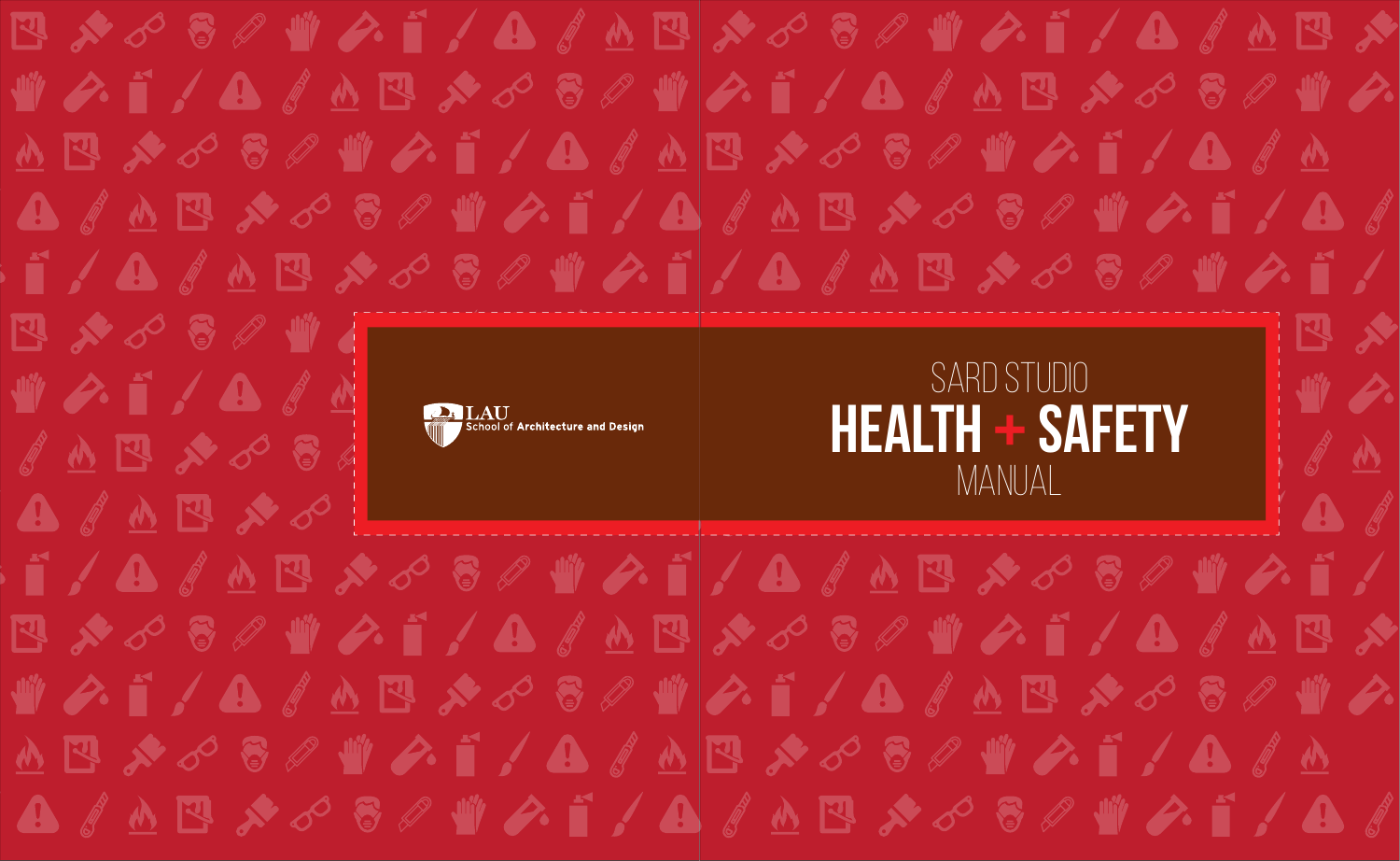### **I. IntrOdUctIOn**

The following manual addresses health and safety within the School of Architecture and Design at LAU and it particularly relates to studios and studio practices. The School studio staff, administrative assistants and administration work with the Operations Office to install safety equipment and procedures. The School of Architecture and Design at LAU considers health and safety particularly within its studio practices of the highest importance. Providing and maintaining a safe and healthy working environment and the use of safe work methods and practices at all times is a priority. The School strives to set a good example by being observing and aware of applicable guidelines and procedures as a part of our art and design-making practices. All students, faculty and staff are expected to report unsafe conditions and/or situations know and follow safe working practices. This includes obeying applicable guidelines and working in a way that promotes the health and safety standards.

# **II. safEty cOmmUnIcatIOn**

Faculty members teaching SArD studios receive this manual and review safety information with students at the start of each semester. Students are asked to inform their instructor if they have an allergy related to the materials used in the studio.

# **III. safEty sIgnagE**

Much of the content in the safety manuals are posted publicly on signboards in related studio areas by the Department responsible for the space. The same signage system is used throughout the School for posting information and identifying safety equipment.

# **IV. HOUsEkEEpIng**

Students and faculty are responsible for general pick-up after each working/ studio session. However, for larger overall cleaning tasks contact the department's administrative/academic assistant to coordinate with the Hospitality Office.



**University nurse:** Byblos Ext. 2179 / Beirut Ext. 1132 **security:** Byblos Ext. 2105 - 2146 - 2163 / Beirut Ext. 1100 **HR office:** Byblos Ext. 2156 - 2174 / Beirut Ext. 1735 **red cross:** 140 **Operations:** Byblos Ext. 2119 - 2246 / Beirut Ext. 1010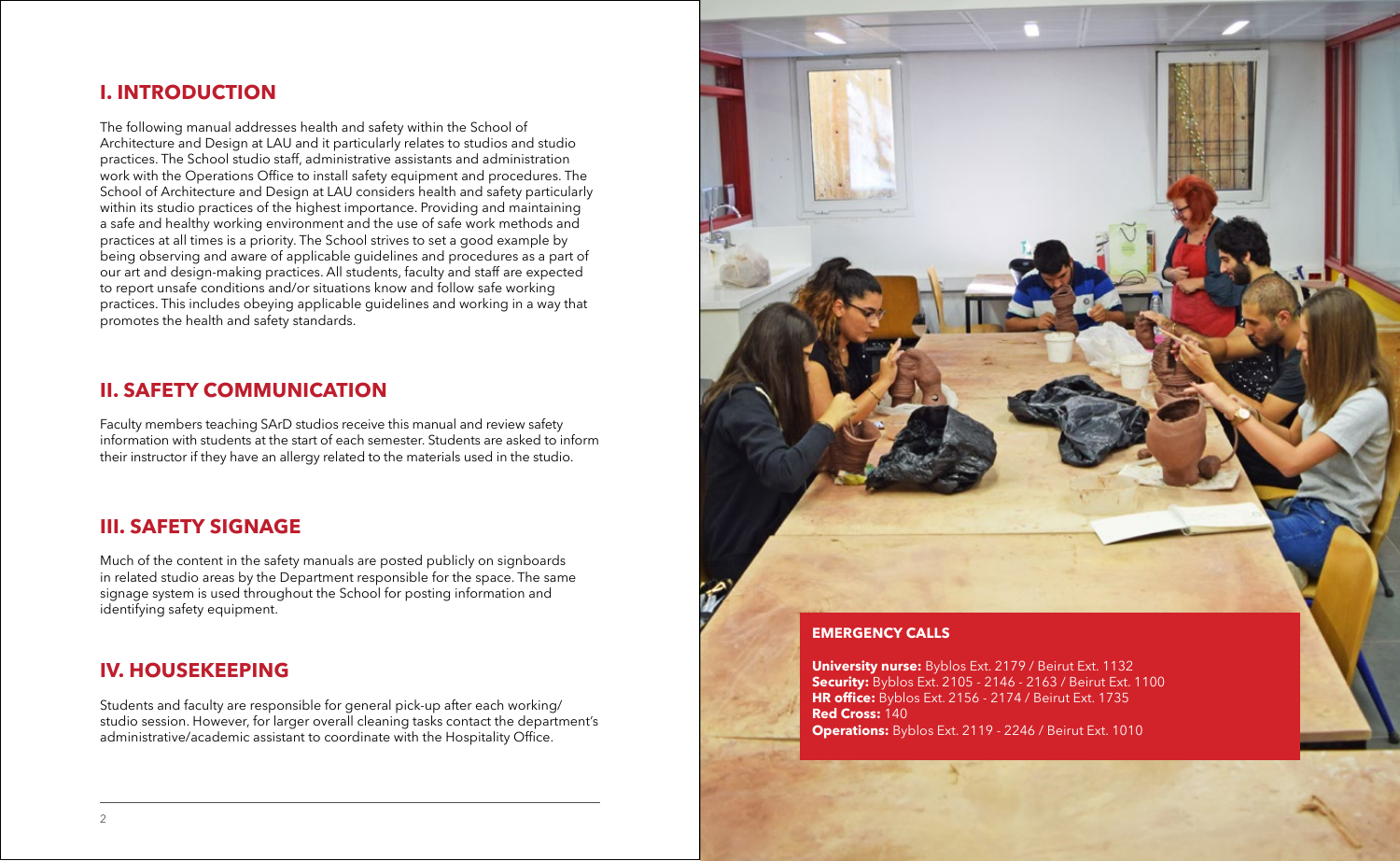

#### **V. HazardOUs stUdIO matErIals**

Studio courses require the use of various materials in art and design making processes. Some materials are provided by department responsible for the studio course. Such materials include, but are not limited to: chemicals used in the photography wet labs; clay and glazes used in the ceramics studios; or pigments used in the printmaking studios. Such materials should be purchased through the responsible staff, Chair/Associate Chair or Administrative Assistant. The minimum quantity of materials needed should be ordered and purchased in the smallest practical container size in order to reduce risk of spills or fire. Unlabeled or improperly labeled materials should not be ordered. Students should do the same for the materials they purchase and use for class projects. For examples students are required in some studios to purchase paints, thinners, fixatives or adhesives. Prior to bringing potentially hazardous materials into the campus, students must first have approval from their instructor.

#### **VI. stOragE and labElIng**

If not already labeled, containers of studio materials should have a label that

outlines the contents clearly. Read labels carefully. Follow precautionary advice and wear recommended proper personal protective equipment. Secondary containers shall also be identified with this system directly or through clearly posted color-coding. All employees and students must be trained to understand this labeling system. Do not use recycled food containers. All containers must be labeled with chemical name, using the HMIS label.

# **VII. WastE dIspOsal**

Artists may produce waste materials that need special disposal. Non-hazardous materials or waste can be placed directly in the trash for disposal in ordinary landfills. Some raw materials, however, are classified as hazardous waste and require special disposal procedures.

**Waste Acrylic or Latex Paint** pints are best disposed of by painting out the waste paint onto cardboard or other disposable surfaces and discarding in the regular trash. Small amounts left in the container can be left out to dry and then disposed of in the regular trash. Do not run liquid down a drain to discard or throw containers of liquid paint in the trash.

**leftover Hazardous materials** such as oil based paints, solvents, acids, cleaners, resins, adhesives, and other chemicals are collected in coordination with the department's Administrative/ Academic Assistant in coordination with House Keeping.

**Other Materials** such as PCB Containing ballast materials, batteries containing mercury / cadmium, Fluorescent Lamps and High Intensity Discharge Lamps, computer monitors and fire detectors that are not working, contact the department's Administrative/Academic Assistant to collect, fix and/or dispose of properly in coordination with House Keeping.

# **VIII. spIlls**

Clean up small spills immediately. If you see flammable or toxic liquids in the studios or shop, use chemical absorbent pads or absorbent powders. Pads and spill kits are located in hazardous chemical storage cabinets. Small spills include up to a pint of solvents or less than one cup of acids. Contact the department's Administrative/Academic Assistant if any amount over this must be disposed.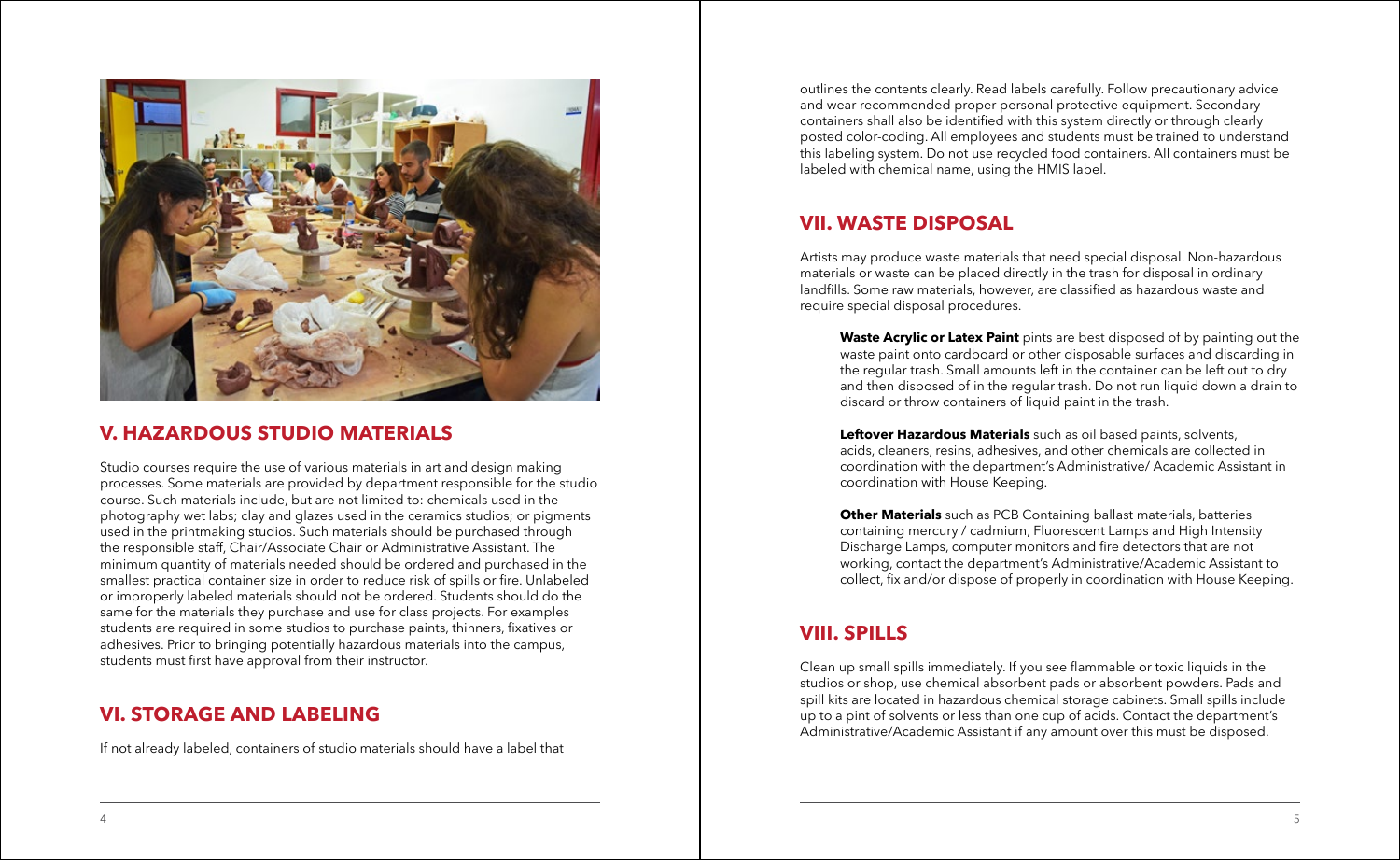

# **IX. PERSONAL PROTECTIVE EQUIPMENT (PPE)**

**gloves** are the most basic way of preventing skin problems. Faculty can advise accordingly.

**Eye Protection** varies depending on the hazard. Generally four types are considered: Safety glasses effectively protect the eye from solid materials (dust and flying objects) but are less effective at protecting the eyes from chemical splashes to the face. Splash Goggles should be worn in situations where chemicals are handled or liquid splashes to the face are possible. Goggles form a liquid seal around the eyes, protecting them from splashes to the face. Radiation Shields: Careful selection of welding and soldering eye protection is a complex issue and should be done with instruction from qualified personnel. Contact lenses do not provide eye protection. Chemicals trapped in this space cannot readily be washed off the surface. Students, faculty and staff exposed to chemicals should not wear contact lenses.

**Dust Masks** should be worn by anyone working with the following:

Dusts; Abrasive blasting; Dry grinding and polishing; Dry mixing or clays and glazes; Powdered carving and chipping of stone, Cement; Powered sanding or sand blasting; Clay mixing; Heat, fumes and other emissions; Mists; Aerosol spraying or air brushing; Solvent vapors and/or gases; Acid etching; Photochemical processes; Screen printing; Brush and palette cleaning; Power spraying (all types).

#### **X. spray bOOtHs**

A spray booth is a designated ventilated area for students to use spray paint, fixative, adhesives for art and design projects. Spray booths will be provided in the renovated Gezairi building (Beirut campus) and in the Architecture building Fabrication Lab (Byblos campus).

### **XI. lIftIng HEaVy ItEms**

Faculty or students should not lift heavy items; they should rather contact the department's Administrative/ Academic Assistant to coordinate with the Supply Office to use the proper necessary moving equipment or assistance.

# **XII. EyEWasH statIOns**

Emergency eyewash stations are available in the Fabrication Labs where dust is common and the Photography Wet Labs where chemical use is common. The stations are identified with appropriate signage. If a foreign material lodges in the eye, the eye should be rinsed with large amounts of water for 15 minutes. Students, faculty and staff should acquaint themselves with the locations of the eyewash stations and, if needed, contact the department's Administrative/ Academic Assistant to coordinate with the Heath Services Office (Infirmary). Supervisors in areas with eyewash stations need to flush eyewash stations once a week for at least 3 minutes to prevent standing water in the pipes that can become contaminated with bacteria growth.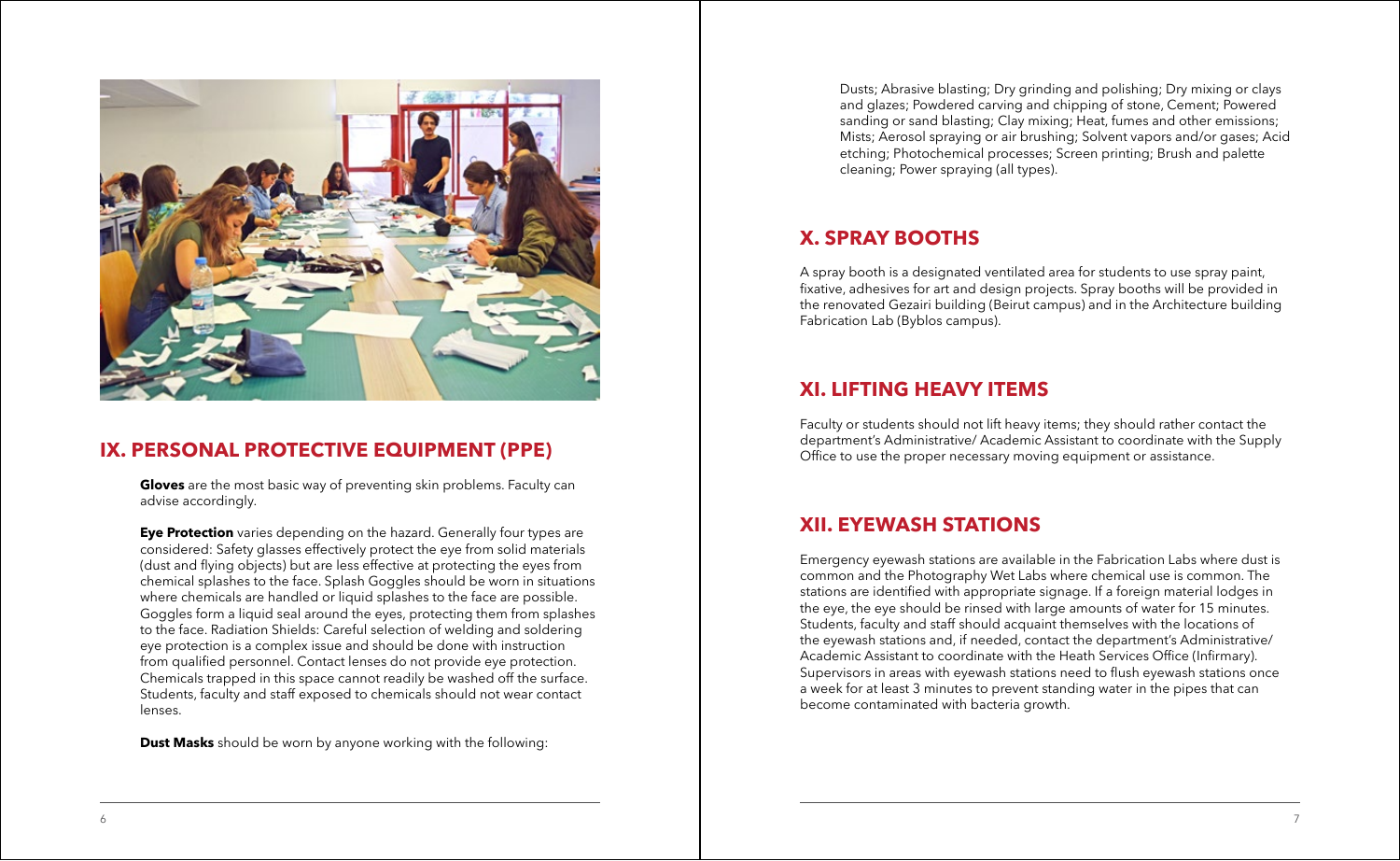# **XIII. mEdIcal EmErgEncIEs, safEty and sEcUrIty**

First-aid is available on campus by a qualified staff. If you are present or witness a medical emergency, report it directly to the Heath Services Office (Infirmary) for medical attention.

#### **bEIrUt**

#### **byblOs**

WKSC, GF Ext. 1040 After hours: call ext. 1500 for firstaid assistance.

Student Center, GF Ext. 2040 After hours: call ext. 2500 for firstaid assistance.

Any injury that takes place in studio setting should be reported by email to the respective Chair/Associate Chair of the Department.

Studio staff and department Administrative Assistants do have small first aid boxes for minor incidents. All first-aid supplies must be kept in sanitary conditions. The contents of the boxes must be limited to simple supplies such as various sizes of bandages, antiseptic wipes, instant cold packs, sterile gauze and cloth tape. General information on health services at LAU can be accessed at: *http://students.lau.edu.lb/hhw/services/*

General information on safety and security at LAU can be accessed at: *http://students.lau.edu.lb/hhw/security/*

# **XIV. aftEr HOUrs sEcUrIty pOlIcy and prOcEdUrE**

Students who wish to stay overnight in studios should send an email to the respective Administrative Assistant who will then inform the Chair /Associate Chair and LAU Security. Students are not allowed to stay overnight alone. The email request should include the following information: Name of Course: Instructor: Date of Permission: Maximum Time of Stay: Location: List of Students: Name of Responsible Student:

### **XV. safEty rEsOUrcE**

The Artist's Complete Health & Safety Guide by Monona Rossol is available at both the Byblos and Beirut Library.

# **XVI. cEramIcs, scUlptUrE, prInt makIng, paIntIng, pHOtOgrapHy stUdIOs / FABRICATION AND DIGITAL LABS**

Specific Safety Rules are posted in each of the studios while safety information regarding the Fabrication and Digital Labs are posted in the labs or can be found in the Fabrication and Digital Lab User Handbook: http://sard.lau.edu.lb/files/fabrication-digital-lab-handbook.pdf

#### **bEIrUt**

Ceramics: Nicol Hall [NH] B103 Sculpture: SFA 2206 Silkscreen: NH B102 Photography: SFA 1106 Painting: SFA 0204 Fabrication and Digital Lab: OG 103A **byblOs**

Ceramics and Sculpture: ARC 104 Photography: Frem 301A Painting: ARC 103

Fabrication and Digital Lab: ARC 106